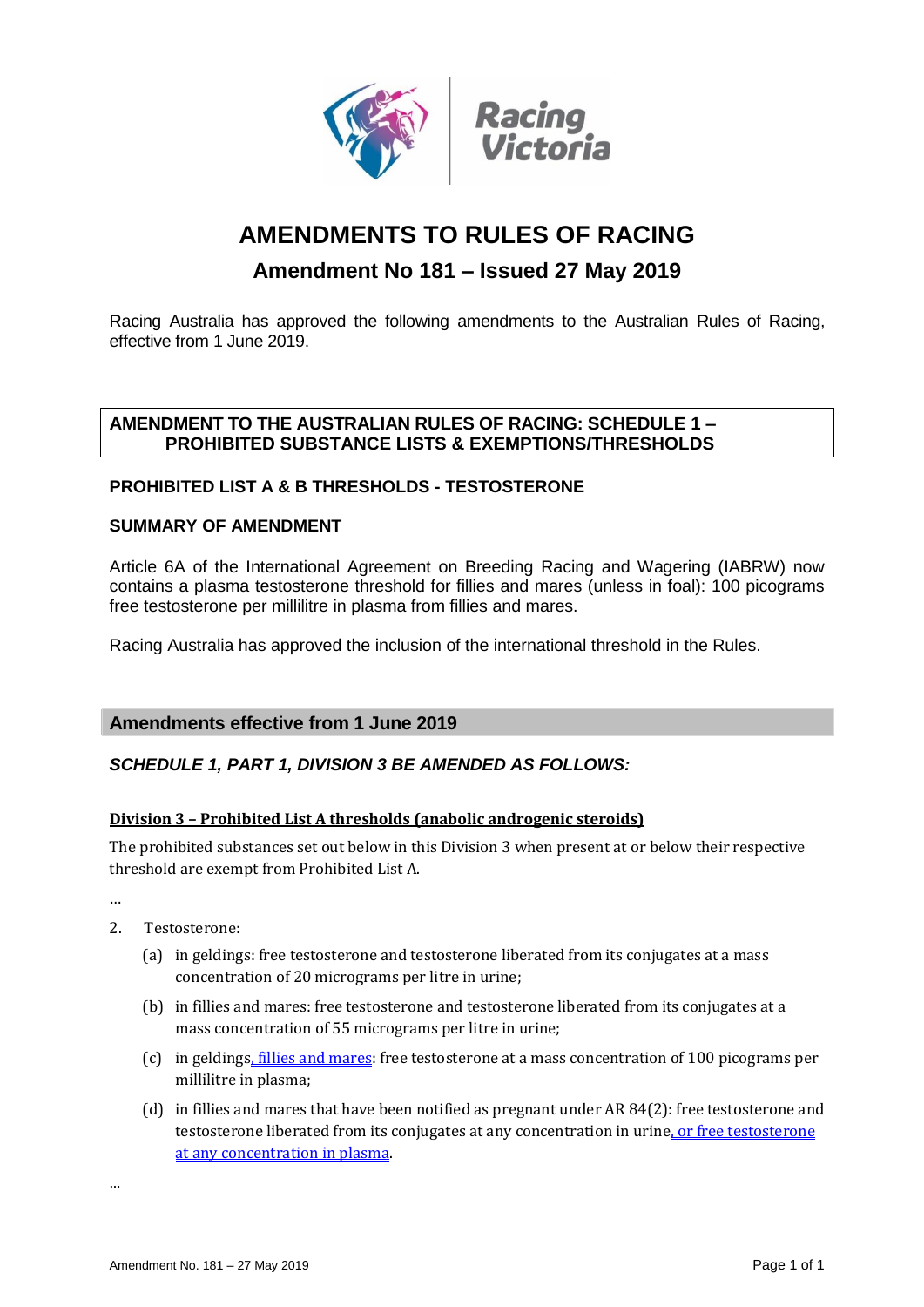## *SCHEDULE 1, PART 2, DIVISION 3 BE AMENDED AS FOLLOWS:*

#### **Division 3 – Prohibited List B thresholds**

The prohibited substances set out below in this Division 3 when present at or below their respective threshold are exempt from Prohibited List B.

…

- 7. Testosterone:
	- (a) in geldings: free testosterone and testosterone liberated from its conjugates at a mass concentration of 20 micrograms per litre in urine;
	- (b) in fillies and mares: free testosterone and testosterone liberated from its conjugates at a mass concentration of 55 micrograms per litre in urine;
	- (c) in geldings, fillies and mares: free testosterone at a mass concentration of 100 picograms per millilitre in plasma;
	- (d) in fillies and mares that have been notified as pregnant under AR 84(2): free testosterone and testosterone liberated from its conjugates at any concentration in urine, or free testosterone at any concentration in plasma.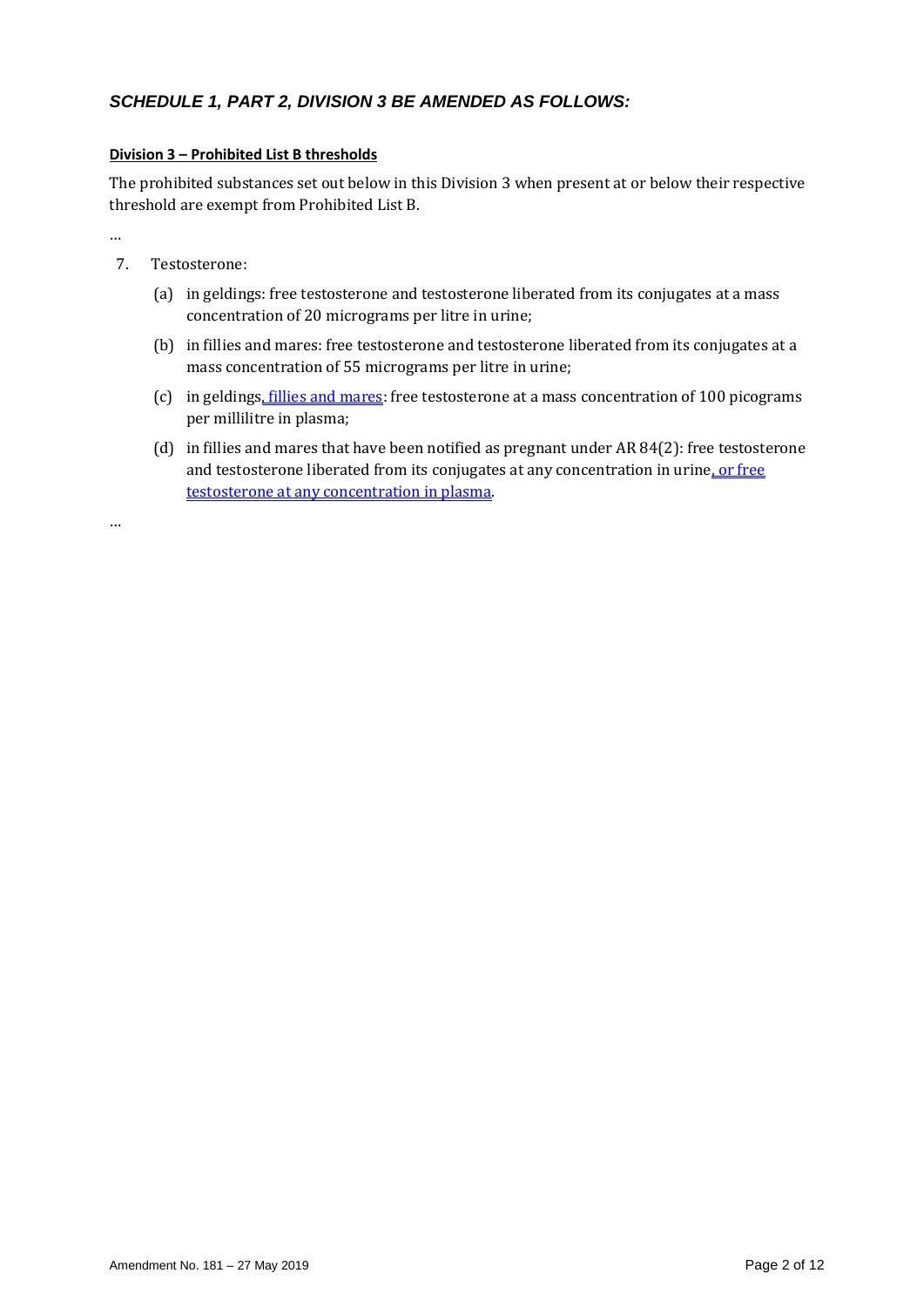## **AMENDMENT TO THE AUSTRALIAN RULES OF RACING: SCHEDULE 1 – PROHIBITED SUBSTANCE LISTS & EXEMPTIONS/THRESHOLDS**

#### **PROHIBITED LIST A & B THRESHOLDS - ESTRANEDIOL**

## **SUMMARY OF AMENDMENT**

Under the Rules of Racing the threshold for estranediol in male horses is expressed as the ratio of estranediol: estrenediol at ≤1. However, under Article 6A of the International Agreement on Breeding, Racing and Wagering (IABRW), the threshold is expressed as an absolute threshold of 45 micrograms per litre in urine, provided that at the screening stage the ratio of estranediol: estrenediol is >1.

For consistency with the IABRW, Racing Australia has approved an amendment to the way in which the threshold is expressed in the Rules.

## **Amendments effective from 1 June 2019**

## *SCHEDULE 1, PART 1, DIVISION 3 BE DELETED AND REPLACED AS FOLLOWS:*

#### **Division 3 – Prohibited List A thresholds (anabolic androgenic steroids)**

The prohibited substances set out below in this Division 3 when present at or below their respective threshold are exempt from Prohibited List A.

1. In male horses other than geldings,  $5\alpha$ -estrane-3 $\beta$ , 17 $\alpha$ -diol in urine (including both the free substance and that liberated from its conjugates) at a mass concentration equal to or less than that of  $5(10)$  estrene- $36, 17\alpha$  diol in urine (including both the free substance and that liberated from its conjugates).

…

#### **Division 3 – Prohibited List A thresholds (anabolic androgenic steroids)**

The prohibited substances set out below in this Division 3 when present at or below their respective threshold are exempt from Prohibited List A.

- In male horses other than geldings, free and glucuroconjugated  $5α$ -estrane-3β, 17α-diol at a mass concentration of 45 micrograms per litre in urine when, at the screening stage, the free and glucuroconjugated 5α-estrane-3β, 17α-diol exceeds the free and glucuroconjugated 5,10 estrene-3β,17α-diol in the urine.
- …

## *SCHEDULE 1, PART 2, DIVISION 3 BE DELETED AND REPLACED AS FOLLOWS:*

#### **Division 3 – Prohibited List B thresholds**

The prohibited substances set out below in this Division 3 when present at or below their respective threshold are exempt from Prohibited List B.

 $4.$  In male horses other than geldings,  $5\alpha$ -estrane- $3\beta$ ,  $17\alpha$ -diol in urine (including both the free substance and that liberated from its conjugates) at a mass concentration equal to or less than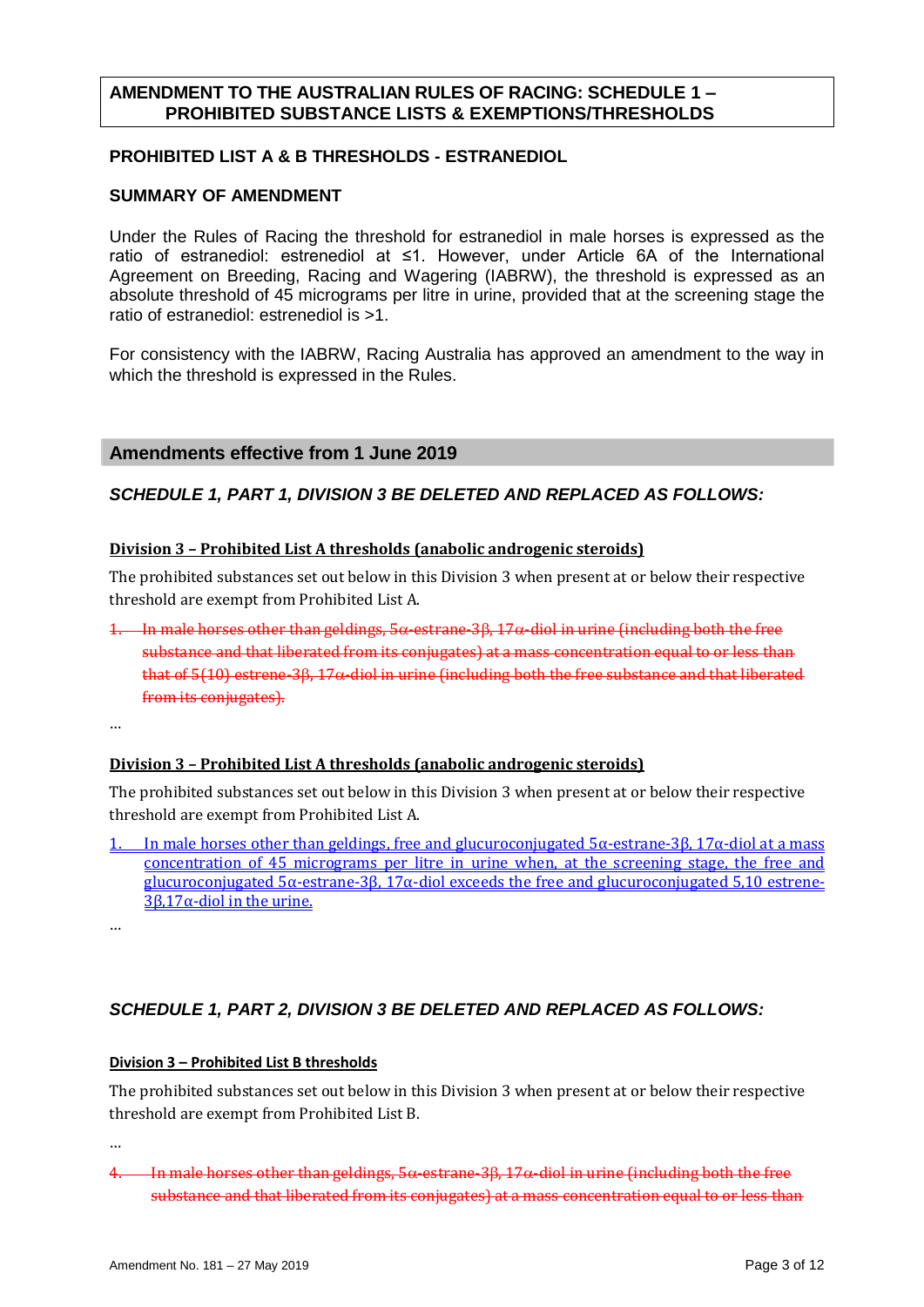that of  $5(10)$  estrene-3 $\beta$ ,  $17\alpha$ -diol in urine (including both the free substance and that liberated from its conjugates).

#### **Division 3 – Prohibited List B thresholds**

The prohibited substances set out below in this Division 3 when present at or below their respective threshold are exempt from Prohibited List B.

…

4. In male horses other than geldings, free and glucuroconjugated 5α-estrane-3β, 17α-diol at a mass concentration of 45 micrograms per litre in urine when, at the screening stage, the free and glucuroconjugated 5α-estrane-3β, 17α-diol exceeds the free and glucuroconjugated 5,10 estrene-3β,17 $α$ -diol in the urine.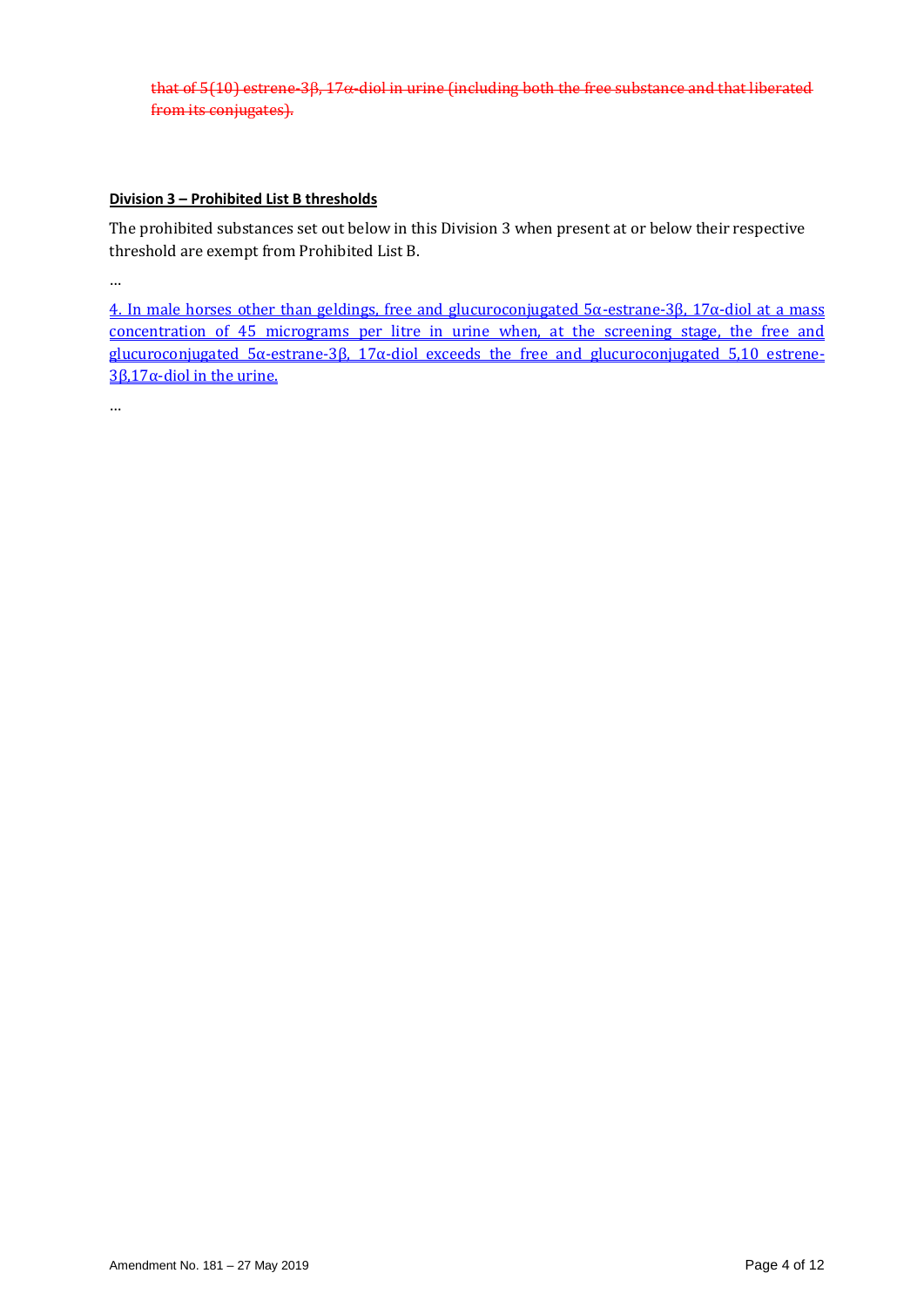## **AMENDMENT TO THE AUSTRALIAN RULES OF RACING: SCHEDULE 1 – PROHIBITED SUBSTANCE LISTS & EXEMPTIONS/THRESHOLDS**

## **PROHIBITED LIST B THRESHOLDS - PREDNISOLONE**

## **SUMMARY OF AMENDMENT**

There is now evidence that prednisolone is an endogenous substance in horses. In light of this, Article 6A of the International Agreement on Breeding, Racing and Wagering (IABRW) now includes a prednisolone threshold.

Racing Australia has approved the inclusion of this threshold in the Rules.

## **Amendments effective from 1 June 2019**

## *SCHEDULE 1, PART 2, DIVISION 3 BE ADDED AS FOLLOWS:*

#### **Division 3 – Prohibited List B thresholds**

…

The prohibited substances set out below in this Division 3 when present at or below their respective threshold are exempt from Prohibited List B.

12. Prednisolone (free prednisolone) at a mass concentration of 10 micrograms per litre in urine.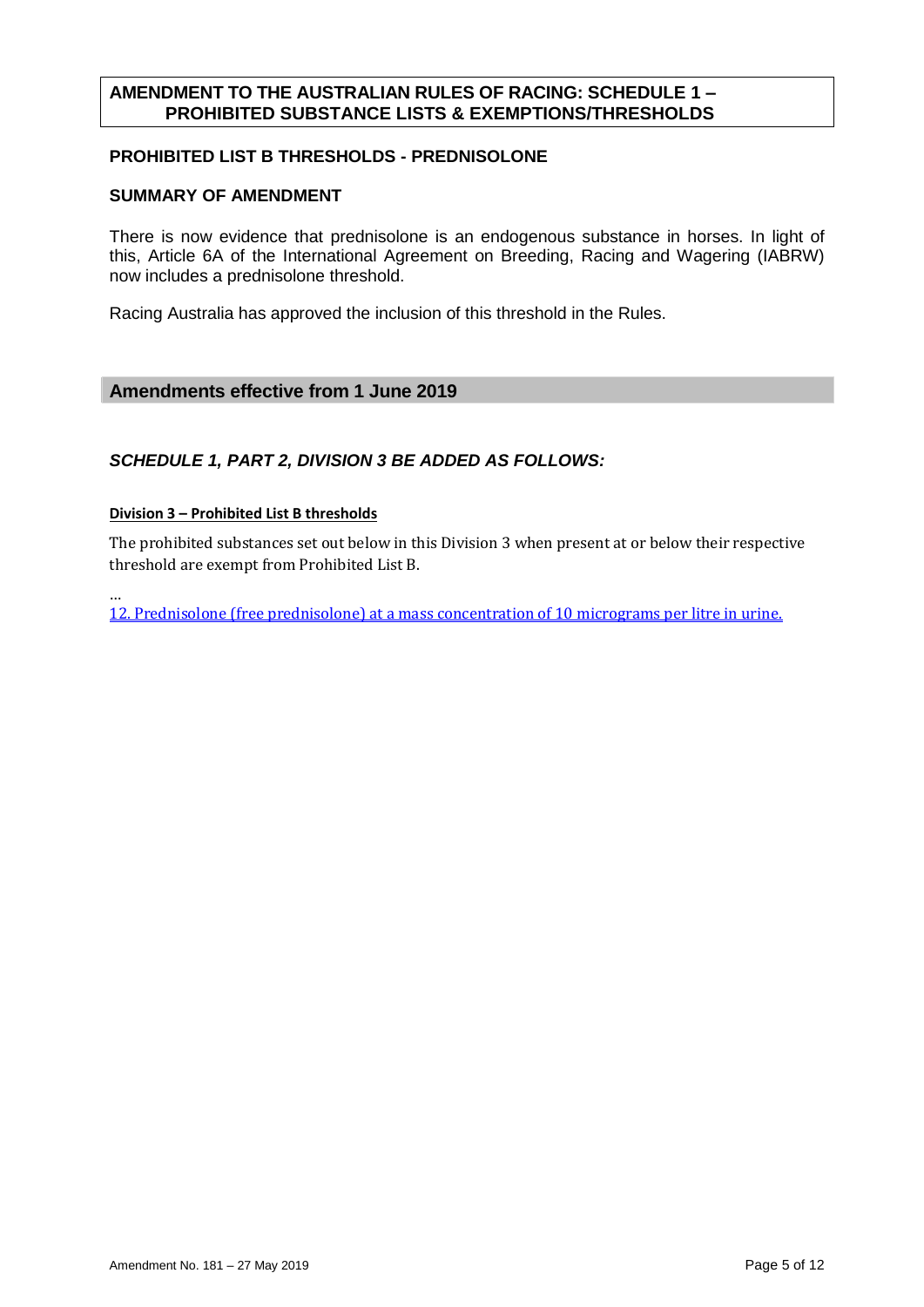#### **CLOTHES, FOOTWEAR AND EQUIPMENT**

#### **SUMMARY OF AMENDMENT**

Under the Rules of Racing, Stewards have specific powers to confiscate riders' safety gear and equipment such as helmets, safety vests and whips that do not meet the required standards or are not in a suitable condition.

In circumstances where the Rules provide that only clothes, footwear, apparel and equipment approved by Stewards are allowed to be worn or used by riders, Racing Australia has approved an expansion of the rule to give Stewards powers to confiscate such items that have not been approved.

The primary aims of such an amendment are to improve rider safety (by restricting use of potentially dangerous clothing and footwear) and to improve equine welfare (by restricting use of potentially harmful equipment).

#### **Amendments effective from 1 June 2019**

## *AR 121 BE DELETED AND REPLACED AS FOLLOWS:*

#### **AR 121 Clothes, footwear and equipment**

- (1) Riders must wear clothes which are clean and appropriate for riding.
- (2) Only clothes, footwear, apparel and equipment approved by Racing Australia, a PRA, or the Stewards may be worn by a rider in a race, official trial, jump-out or trackwork.

#### **AR 121 Clothes, footwear and equipment**

(1) Riders must wear clothes which are clean and appropriate for riding.

- (2) Only clothes, footwear, apparel and equipment approved by Racing Australia, a PRA, or the Stewards may be worn or used by a rider in a race, official trial, jump-out or trackwork.
- (3) The Stewards may confiscate any clothes, footwear, apparel and equipment worn or used by a rider that has not been approved in accordance with subrule (2).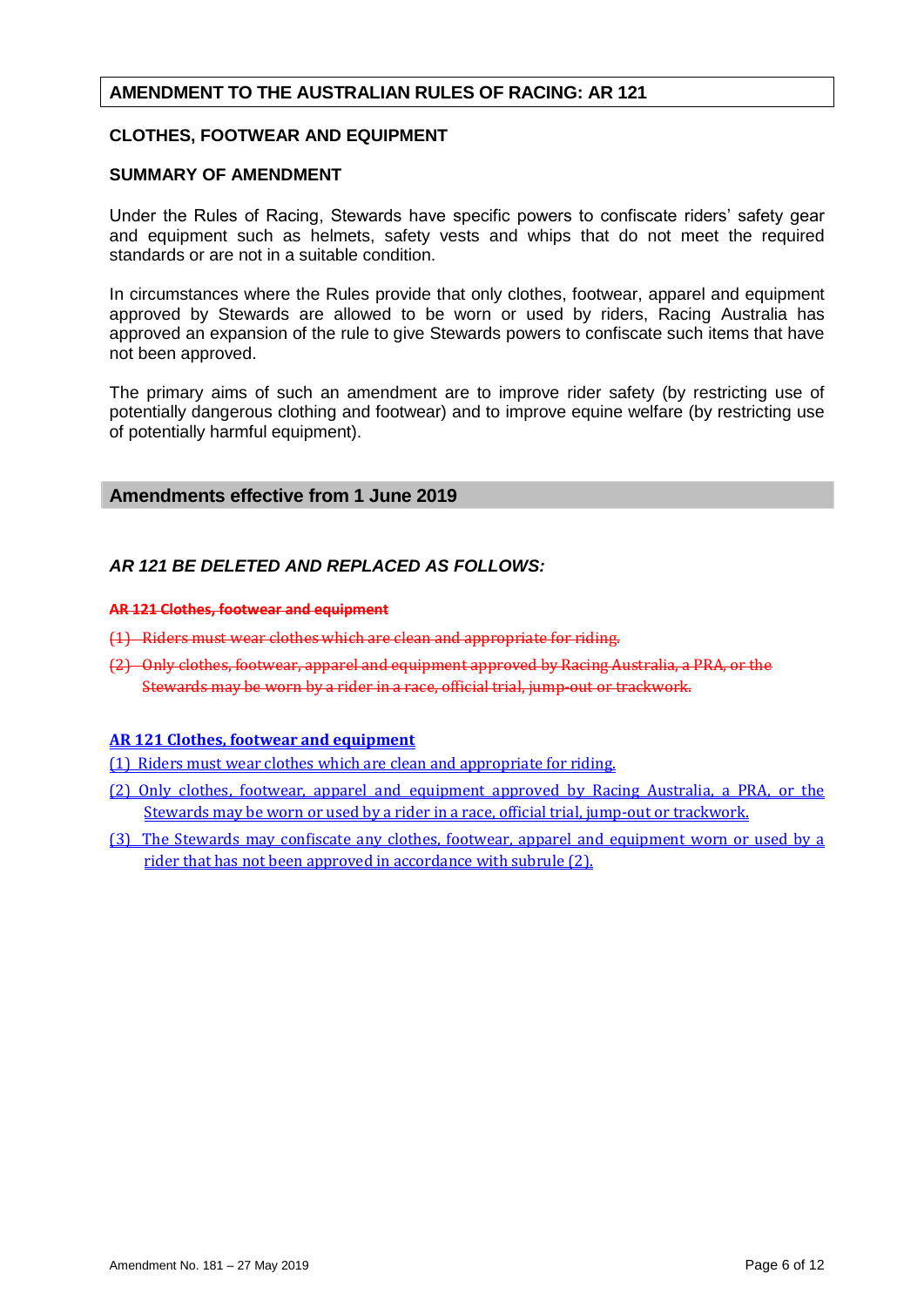## **METHOD OF WEIGHING-OUT AND WEIGHING-IN**

#### **SUMMARY OF AMENDMENT**

Racing Australia has approved an amendment to this rule to accord with the Stewards' current practice of including the neck strap in the rider's weight.

## **Amendments effective from 1 June 2019**

#### *AR 184 BE AMENDED AS FOLLOWS:*

#### **AR 184 Method of weighing-out and weighing-in**

When calculating a rider's weight in weighing-out and weighing-in:

- (a) no account is to be taken of fractions of 0.5kg; and
- (b) the following items must be included by the rider in the weight:
	- (i) all items of clothing worn by the rider except for the rider's helmet, goggles, other face protection and gloves;
	- (ii) the saddle, lead bag, and associated packing (excluding the saddle cloth) and neck strap; and

(iii)any other gear attached or to be attached to the saddle.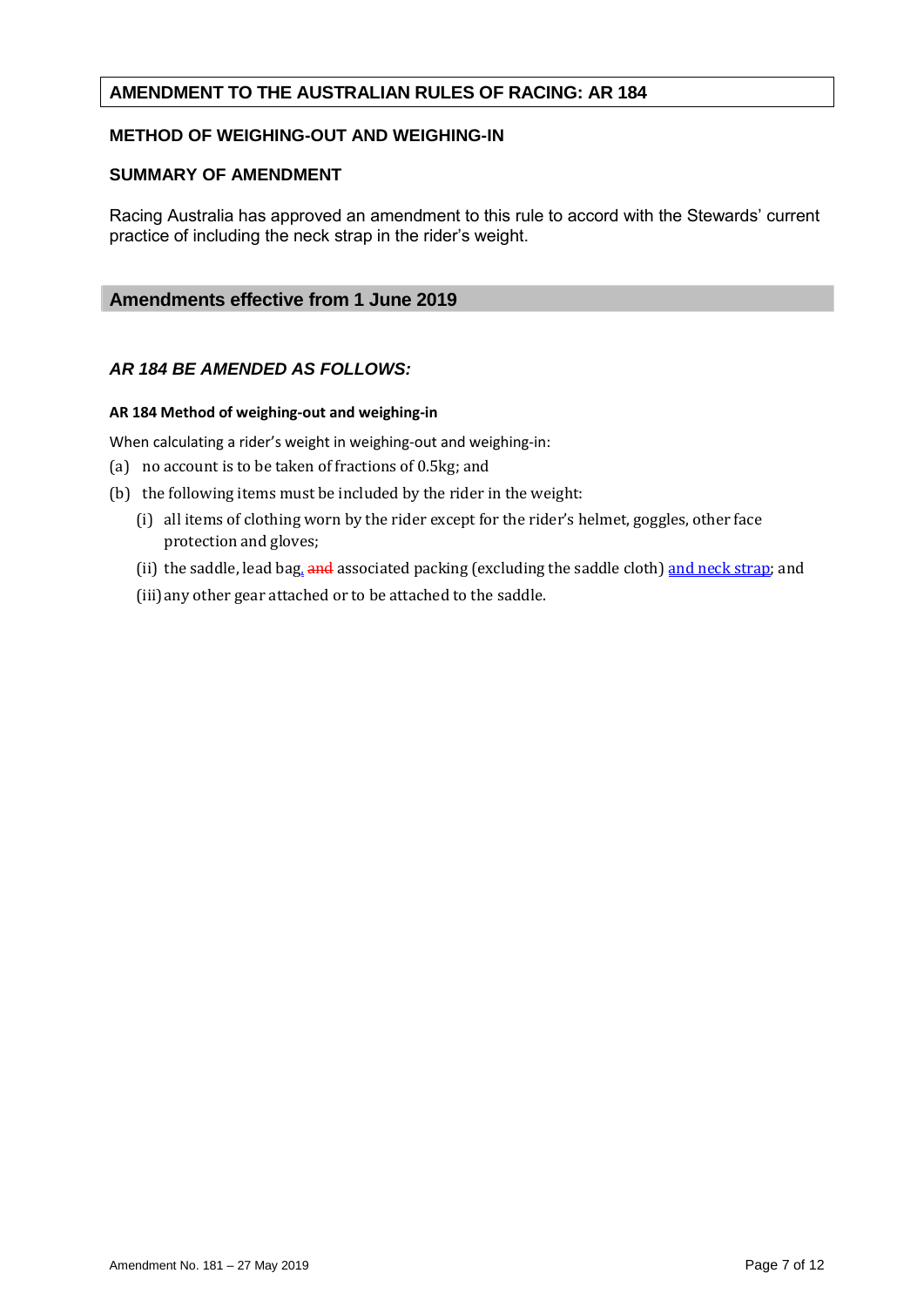#### **MAKING PROTESTS**

#### **SUMMARY OF AMENDMENT**

Protests for interference per AR 130(1) may be made on behalf of horses finishing up to one place after the last place for which prizemoney is awarded.

This can result in the Stewards having to deal with largely inconsequential matters (e.g. 9th vs 10th), as well as creating significant delays in authorising betting payouts.

Accordingly, Racing Australia has approved that such protests be restricted to horses finishing up to 5th place, with discretion for the Stewards to consider protests in respect of any lower placed horses.

Discretion for the Stewards to hear protests for lower placings provides flexibility, and may be particularly relevant for bigger races where prizemoney is significant below 5th place.

#### **Amendments effective from 1 June 2019**

#### *AR 219(4) BE DELETED AND REPLACED AS FOLLOWS:*

#### **AR 219 Making protests**

- (1) Except for protests to be made prior to a rider weighing-in (under subrule (3)), unless the Stewards order otherwise every protest:
	- (a) must be made to the Stewards in writing; and
	- (b) be signed by either the nominator or the nominator's authorised agent, trainer or rider.
- (2) A protest may be made by a Steward or the Starter in their official capacity. In the case of such a protest in relation to a matter referred to in subrule (3), it must be made before correct weight is declared.
- (3) Any protest by the persons authorised under subrule (1)(b) against a horse/s on the ground of:
	- (a) an interference in the running of a race as provided for in AR 130(1);
	- (b) a horse/s not having run the proper course;
	- (c) the race having been run over a wrong course;
	- (d) the use of a whip as provided for in AR 132; or
	- (e) any other matter occurring in a race,

must be made to the Steward at scale before the riders of all placed horses are weighed-in or at any other time allowed by the Stewards prior to the signaling of correct weight.

- (4) A protest made under subrule (3)(a) is only permitted to be made on behalf of a horse that has been placed by the Judge in accordance with AR 214(3).
- (4) A protest made under subrule (3)(a) is only permitted to be made on behalf of a horse that has been placed first, second, third, fourth or fifth by the Judge, provided that the Stewards, in their discretion, may allow a protest made under subrule (3)(a) to be made on behalf of a horse that has been placed below fifth by the Judge.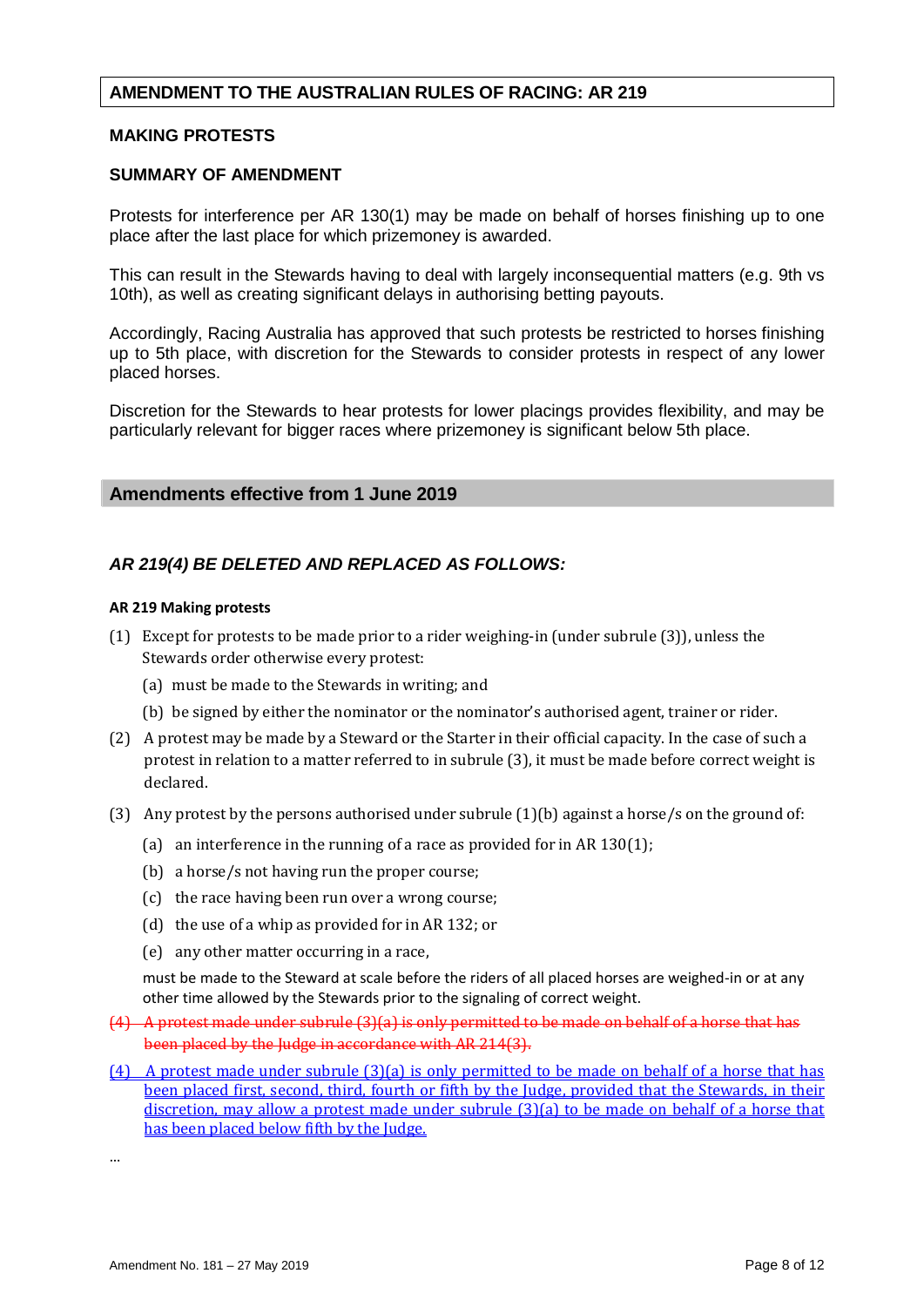#### **BREACHES OF THE RULES**

## **SUMMARY OF AMENDMENT**

Under the Rules of Racing it is an offence for a person to attempt to commit, aid, abet, counsel, procure, connive at, conspire with another person to commit, or be a party to another person who commits, a breach of the Rules.

Further, where a person is approached or requested to engage in corrupt, improper etc conduct, or conduct detrimental to the interests of racing, that person has an obligation under the Rules to report such approach or request to the Stewards (see AR 230).

Racing Australia has approved the introduction of a specific offence where a person approaches or requests a person to commit a breach of the Rules. This will help improve integrity measures by creating an offence where a person takes steps with the intent of having an offence committed by another person, despite the other person potentially refusing or having no intention to carry it out.

## **Amendments effective from 1 June 2019**

## *AR 227 BE AMENDED AS FOLLOWS:*

#### **AR 227 Breaches of the Rules**

Without limiting any other powers, a PRA or the Stewards may penalise any person who:

- (a) commits any breach of the Rules, or engages in conduct or negligence which has led or could have led to a breach of the Rules;
- (b) attempts to commit, aids, abets, counsels, procures, connives at, approaches or requests another person to commit, conspires with another person to commit, or is a party to another person who commits, a breach of the Rules.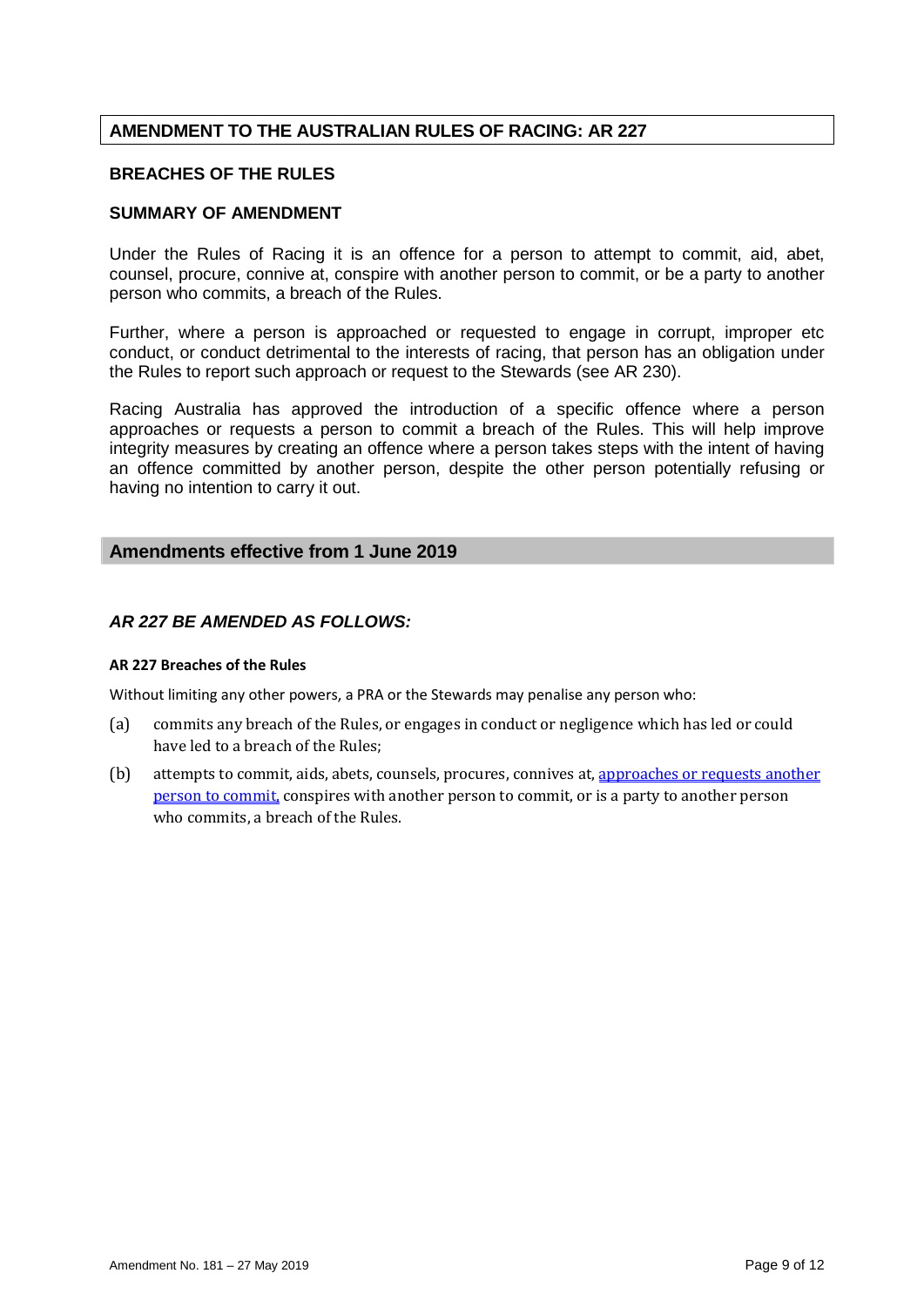## **AMENDMENT TO THE AUSTRALIAN RULES OF RACING: AR 2 DICTIONARY**

#### **OFFICIAL RACING LABORATORY**

#### **SUMMARY OF AMENDMENT**

The Japan Racing Association's Laboratory of Racing Chemistry has been added to the list of analytical racing laboratories approved by Racing Australia, for the purposes of reserve portion/B sample analysis only.

#### **Amendments effective from 1 June 2019**

#### *AR 2 BE AMENDED AS FOLLOWS:*

#### **AR 2 Dictionary**

In the interpretation of these Australian Rules (and any race meeting held under them), unless the context requires otherwise, the words and phrases below have the meanings set out in this rule.

**…**

**Official Racing Laboratory** means an analytical racing laboratory which is approved by Racing Australia.

*Note: The following have been approved by Racing Australia* as *Official Racing Laboratories: Australian Racing Forensic Laboratory, Sydney Queensland Racing Integrity Commission – Racing Science Centre, Brisbane Racing Analytical Services Limited, Melbourne Racing Chemistry Laboratory, Chemistry Centre (W.A.), Perth The Hong Kong Jockey Club Racing Laboratory, Sha Tin, Hong Kong New Zealand Racing Laboratory Services Limited, Avondale, Auckland, New Zealand Sport and Specialised Analytical Services, LGC, Fordham, Ely, Cambridgeshire, United Kingdom Australian Sports Drug Testing Laboratory, Sydney ChemCentre, Western Australia National Measurement Institute (NMI), Sydney (trace element analysis) Institute of Biochemistry, German Sport University, Cologne, German. Laboratory of Racing Chemistry, Tochigi, Japan (reserve portion/B sample analysis). …*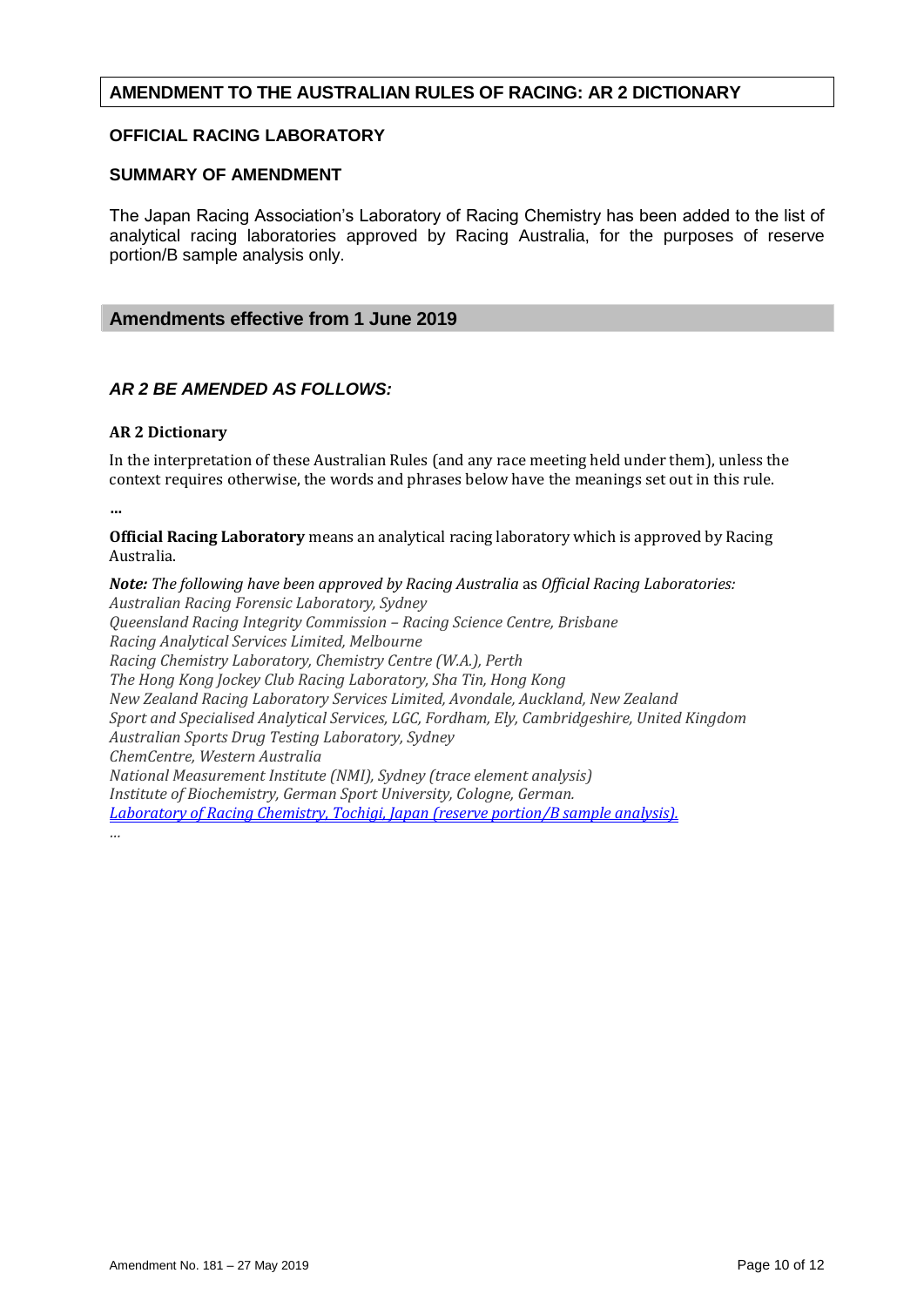The Racing Victoria Board has approved the following amendments to the Victorian Local Rules of Racing.

## **AMENDMENT TO THE VICTORIAN LOCAL RULES OF RACING: LR 8C(2A)**

#### **MINOR OFENCES**

#### **SUMMARY OF AMENDMENT**

LR 8C(2A) is currently inconsistently worded and for ease of reading it ought be amended. In particular, the prefix "AR" should be included before each rule and each rule should be reordered in numerical order.

#### **Amendments effective from 21 May 2019**

#### *LR 8C(2A) BE DELETED AND REPLACED AS FOLLOWS:*

**LR 8C** 

**…**

(2A)**Minor Offences:** Notwithstanding the provisions of LR 8C(1), where a person charged by the Stewards with a breach of AR 232(h), 232(i), 229(1)(h), 227(b), AR 228(a), AR 228(b), AR 241, AR 251, or AR 247 has indicated in writing that he or she will plead guilty before the RAD Board, the Stewards may penalise the person by imposing a fine not exceeding \$5000.

…

#### **LR 8C**

**…**

(2A) **Minor Offences:** Notwithstanding the provisions of LR 8C(1), where a person charged by the Stewards with a breach of AR 227(b), AR 228(a), AR 228(b), AR 229(1)(h), AR 232(h), AR 232(i), AR 241, AR 247, or AR 251 has indicated in writing that he or she will plead guilty before the RAD Board, the Stewards may penalise the person by imposing a fine not exceeding \$5000.